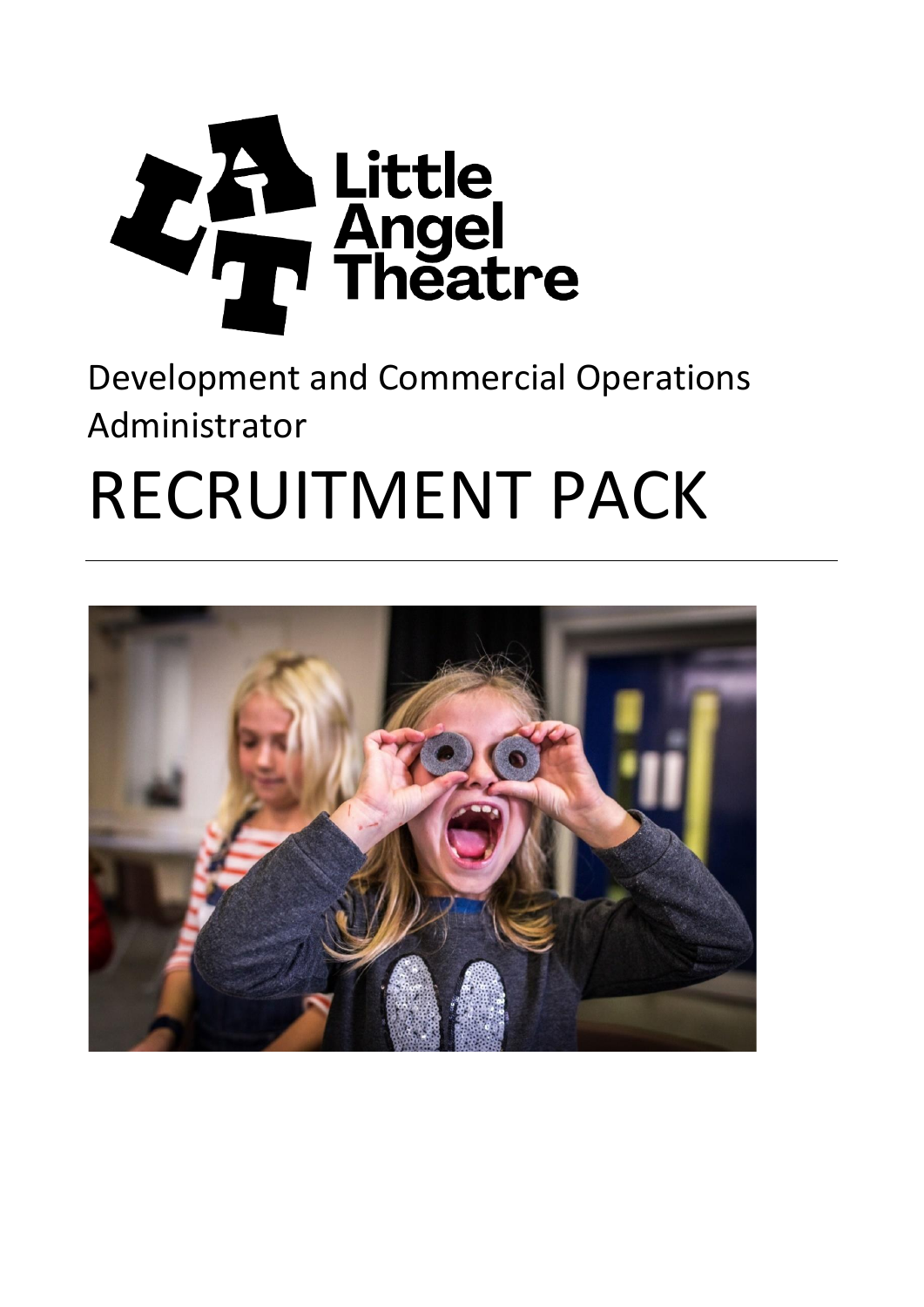### **OVERVIEW**

| <b>Reports to:</b>          | Head of Development                                                                                              |
|-----------------------------|------------------------------------------------------------------------------------------------------------------|
| Holiday:                    | Equivalent 25 days per annum                                                                                     |
| Salary:                     | Equivalent £22,500 per annum                                                                                     |
| Hours:                      | Full time, Monday to Friday with occasional evening and weekend<br>work (approximately 1 weekend day per month). |
| <b>Fixed-term contract:</b> | 1 year fixed term.                                                                                               |

Please head to our website to see how to apply for the position. <https://littleangeltheatre.com/about-us/jobs-and-volunteering/>

#### **About Little Angel Theatre**

Little Angel Theatre is a home for puppetry. Since its doors first opened in 1961 the theatre has been dedicated to creating and sharing inspiring stories. Puppetry is at the heart of this innovative theatre, from igniting the imaginations of the youngest minds to equipping tomorrow's puppeteers with the tools they need to succeed. As well as an internationally recognised theatre with productions touring throughout the UK and across the globe, Little Angel Theatre also has its roots in Islington, and works with its local, diverse community to break down barriers to arts engagement so all can benefit and enjoy this remarkable art form.

"Little Angel is nothing less than an icon of north London childhood." Time Out, 2016

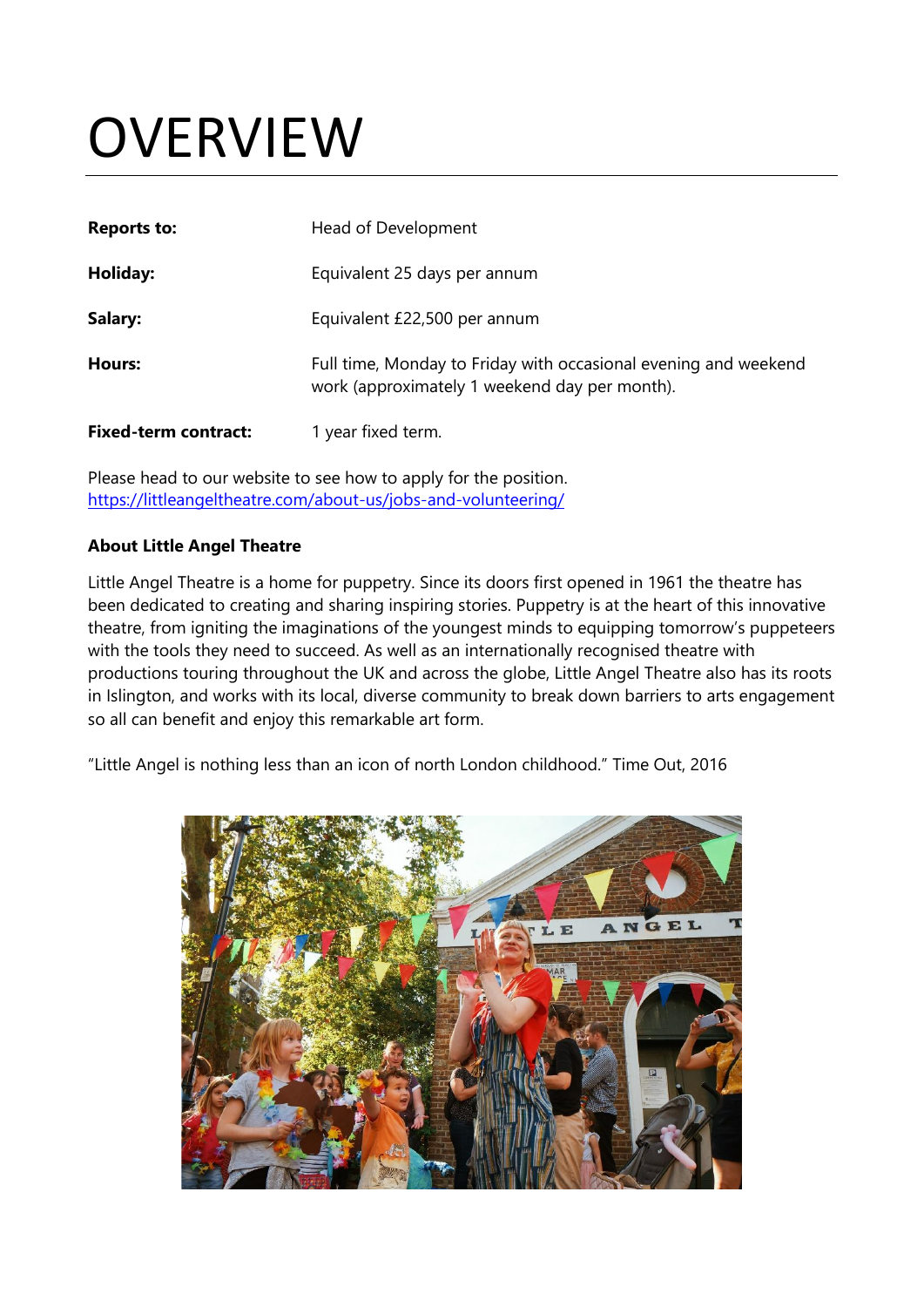### CORE DUTIES

#### **The Role**

Little Angel Theatre is seeking an enthusiastic person who is looking to kickstart their career in the arts. We are looking for someone with a keen eye for detail, excellent written English and a great attitude to support our fundraising and commercial activities. This post is a great chance to get experience working in the arts with the small, friendly team at LAT. This role is broad and will give a great foundation for several arts careers, such as Arts administration, development, fundraising, commercial development.

This role will be fully supported, and thorough training will be offered to the successful candidate.

The Development and Commercial Operations Administrator supports the Head of Development and The Head of Commercial Development in the implementation of Little Angel Theatre's fundraising and commercial strategies. This involves a variety of activities, such as fundraising from trusts, supporting events and cross-organisation administrative support. These areas make up around £600,000 of income for Little Angel Theatre per annum.



#### **Development (Trusts and Foundations / Statutory funding)**

- Data input and general administrative support for the Development department
- Coordinate and minute development meetings and follow up on actions that have been delegated to other staff members.
- Research prospects i.e. individuals, trusts, corporates, that LAT could approach.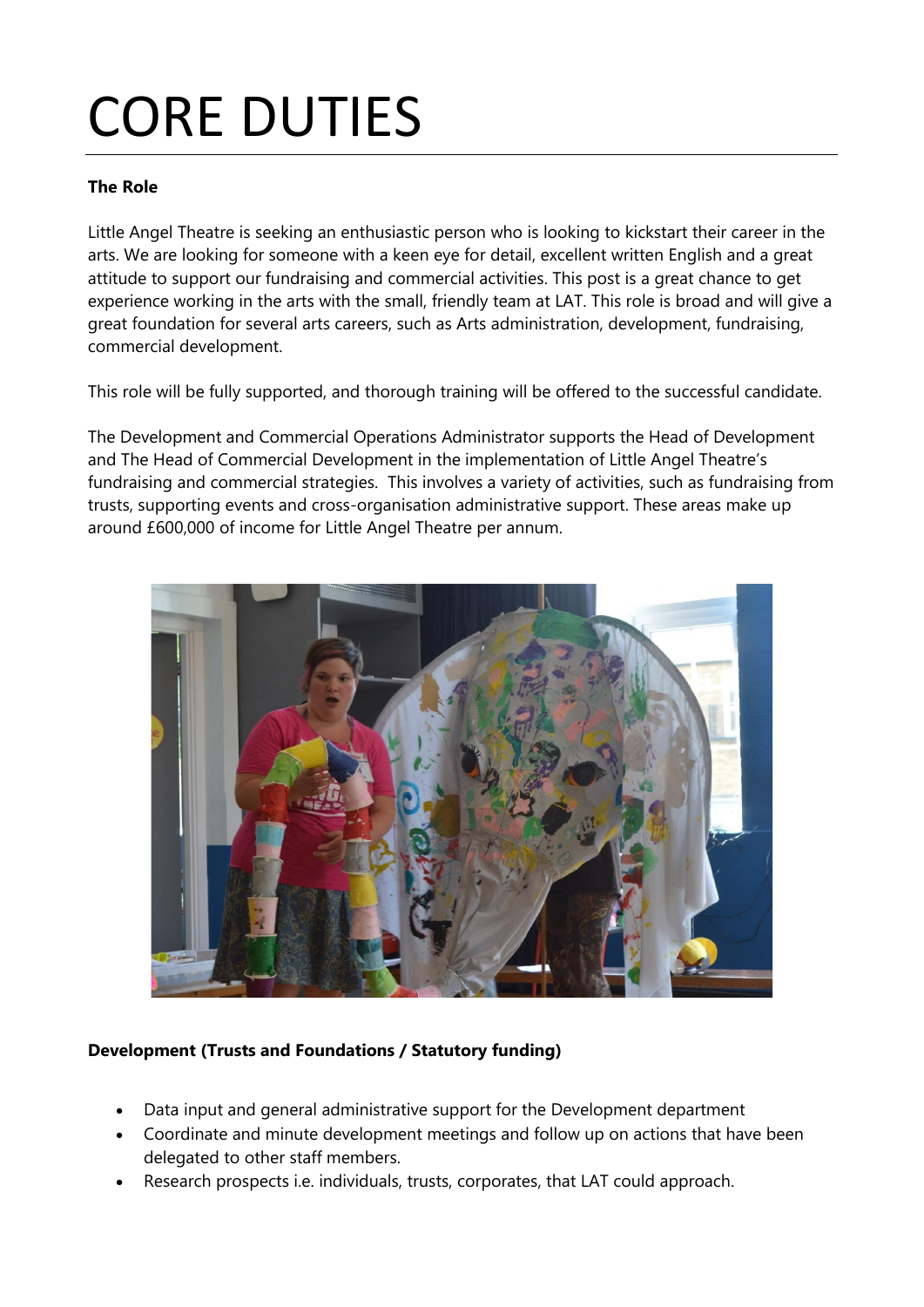- Manage the Funding Tracker shared document, including keeping track of the ongoing fundraising targets and continuously looking to improve our processes.
- Complete applications where appropriate.
- Ensure project leaders are recording appropriate information as required for evaluation reports for funders and support in the collection of this information where necessary.

#### **Development (Individual Giving )**

- Manage the monthly reconciliation of the Patrons donations and regular one-off donations.
- Where possible pre-populate application forms with basic information.
- Support with stewardship i.e. keeping in contact with people and trusts after they have donated money, ensuring web credits, logos and other acknowledgements are delivered and kept up to date and that all evaluation reports are submitted on time.
- Ensure we are using Spektrix to its maximum capability.
- Keep up-to-date on changes to Gift Aid legislation and manage the quarterly Gift Aid claim.
- Help produce Angelsong, our supporters' newsletter and our annual report.
- Proactively research potential donors and with the support of the HoD devise appropriate cultivation plans.
- Research other channels for individual gifts (raffles, lottery, payroll giving).

#### **Office / General Administration**

- Oversee the general enquires e-mail and phone number is being well monitored and queries responded to on time.
- Maintain box office commercial equipment used to run our Zettle systems.
- Provide administrative cover to departments when key staff members are on leave.

#### **Commercial**

- Assist in optimising commercial revenue from our spaces.
- Benchmark LATs performance against other similar organisations to ensure that we remain competitive.
- Lead on ordering, stock-taking and stock management for our retail points.
- Take a lead on visual merchandising to ensure our merchandise and refreshment is properly displayed when we are open to the public.
- Assist in the delivery of events for third party hires of the spaces, gala events and charity fundraisers.
- Complete contracts for Freelancers who support Adult Learning and commercial activity based on the Heads of Terms.
- Book out space for Commercial Activities ensuring they are on Yesplan.
- Using our processes assist then lead on all hire enquiries promptly (including space hire, puppet hire, birthday party hire and corporate training).
- Work as a host on Zoom calls to ensure our adult learning programme is fully supported.
- Send out correspondence from Course hosts to participants.
- Support with administration around our corporate partners, such as booking in corporate training.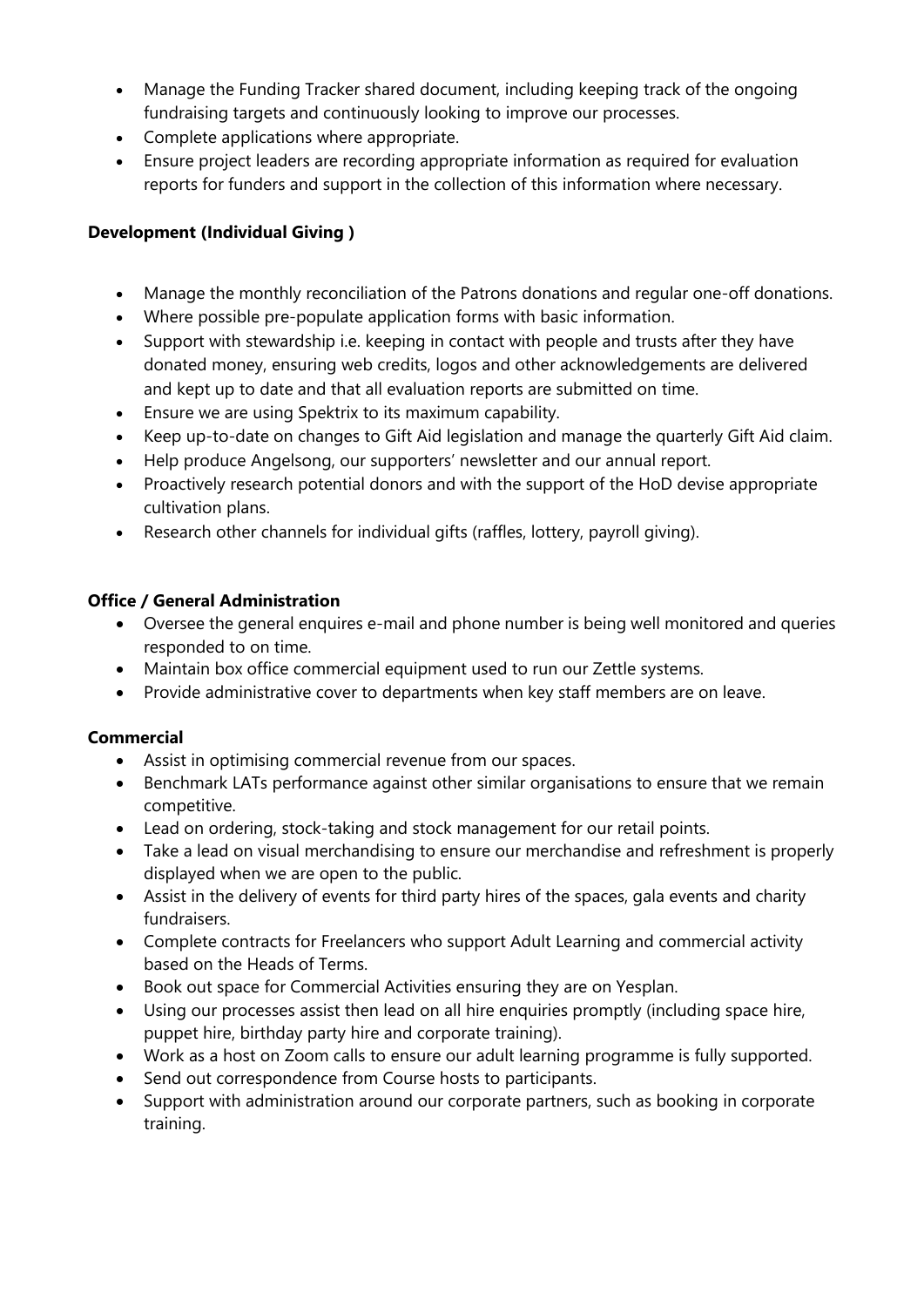#### **Other Duties**

- Work with HoCD and Marketing manager to ensure that our commercial and Development activity is given proactive coverage.
- To represent the company as and when required at performances, workshops, and other networking events.
- Adhere to stated policies and procedures relating to Health & Safety and Equal Opportunities.
- Adhere to procedures relating to the proper use and care of equipment and materials for which the role has responsibility.
- Attending professional development sessions and trade shows where appropriate.
- Any other ad hoc duties requested by the company.

#### **Perks of the job**

- Industry-leading in supporting staff with a flexible work/life approach.
- Great personal development opportunities in an organisation which has a track record for staff development.
- Work as part of a team who are used to working with staff who are both salaried and freelance.
- Commitment to training and development.
- Generous annual leave allowance, including birthday leave.
- Chance to influence as the organisation as you develop and lead your own projects.
- Be part of an exciting growing organisation which has shown resilience through the pandemic.
- Complimentary tickets for you and your family.
- Cycle to work scheme.

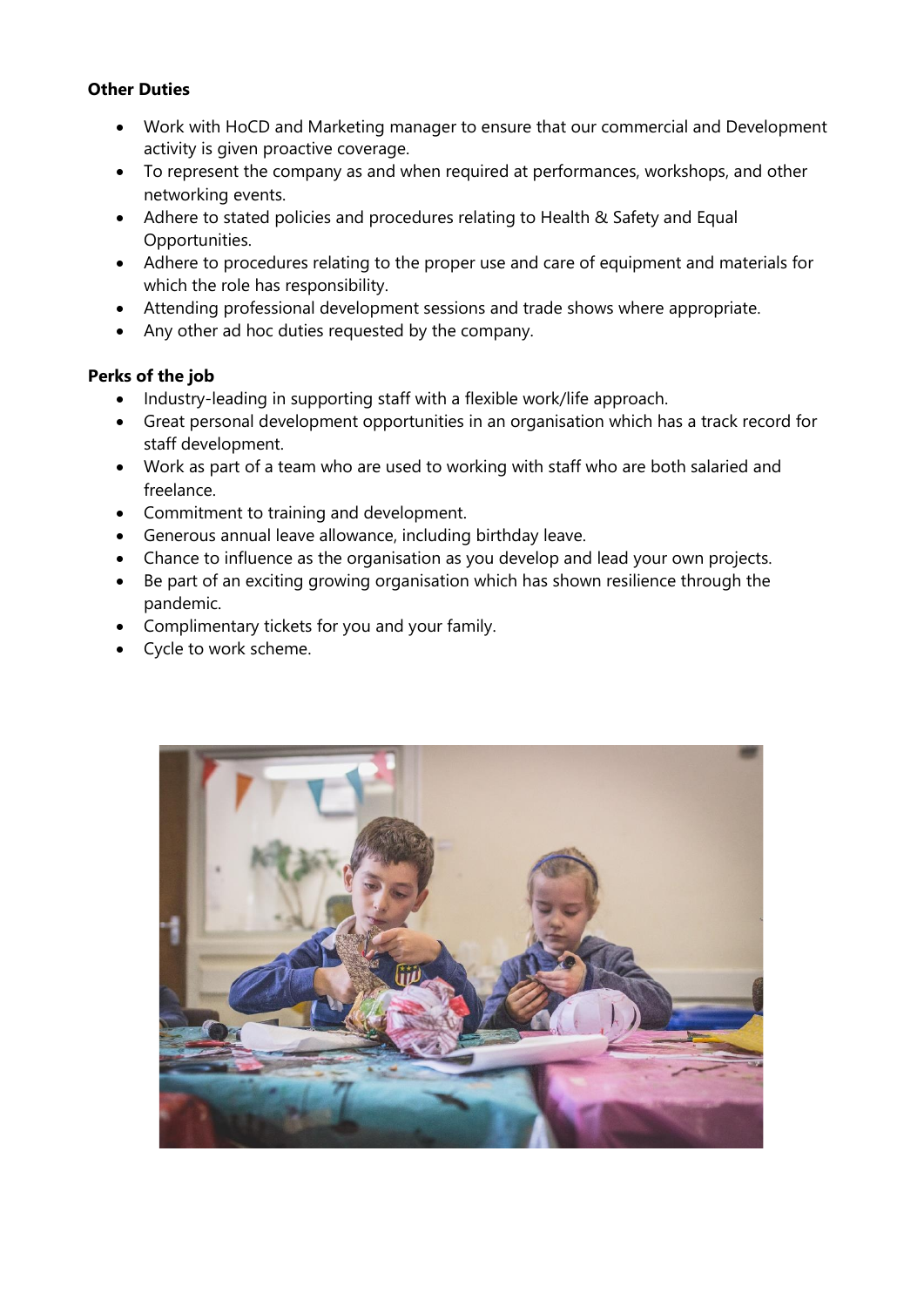## PERSON SPECIFICATION

The appropriate candidate will possess the following traits and skills:

#### **Essential**

- Interest in grant writing.
- Experience in working in fundraising campaigns.
- Excellent communication skills, both oral and written.
- Professional approach with excellent communication and interpersonal skills.
- Strong organisational skills and absolute attention to detail.
- The ability to juggle multiple tasks and prioritise accordingly.
- An ability to work independently or as part of a team.
- Huge amounts of enthusiasm, ideas and energy.
- A good level of computer literacy, specifically knowledge of Microsoft Office (Word and Excel essential).
- Reliable, with a flexible and pro-active attitude.

#### **Desirable**

- Understanding of the puppetry, theatre and appreciation of theatre for families and young audiences
- Experience of working for a charity or arts environment.
- Experience of working in a strategy-led fundraising environment
- Understanding of fundraising and development processes, and knowledge of the arts fundraising landscape
- Experience of working in a sales or retail environment.
- Experience in designing shop displays and merchandising.
- First aid qualification.